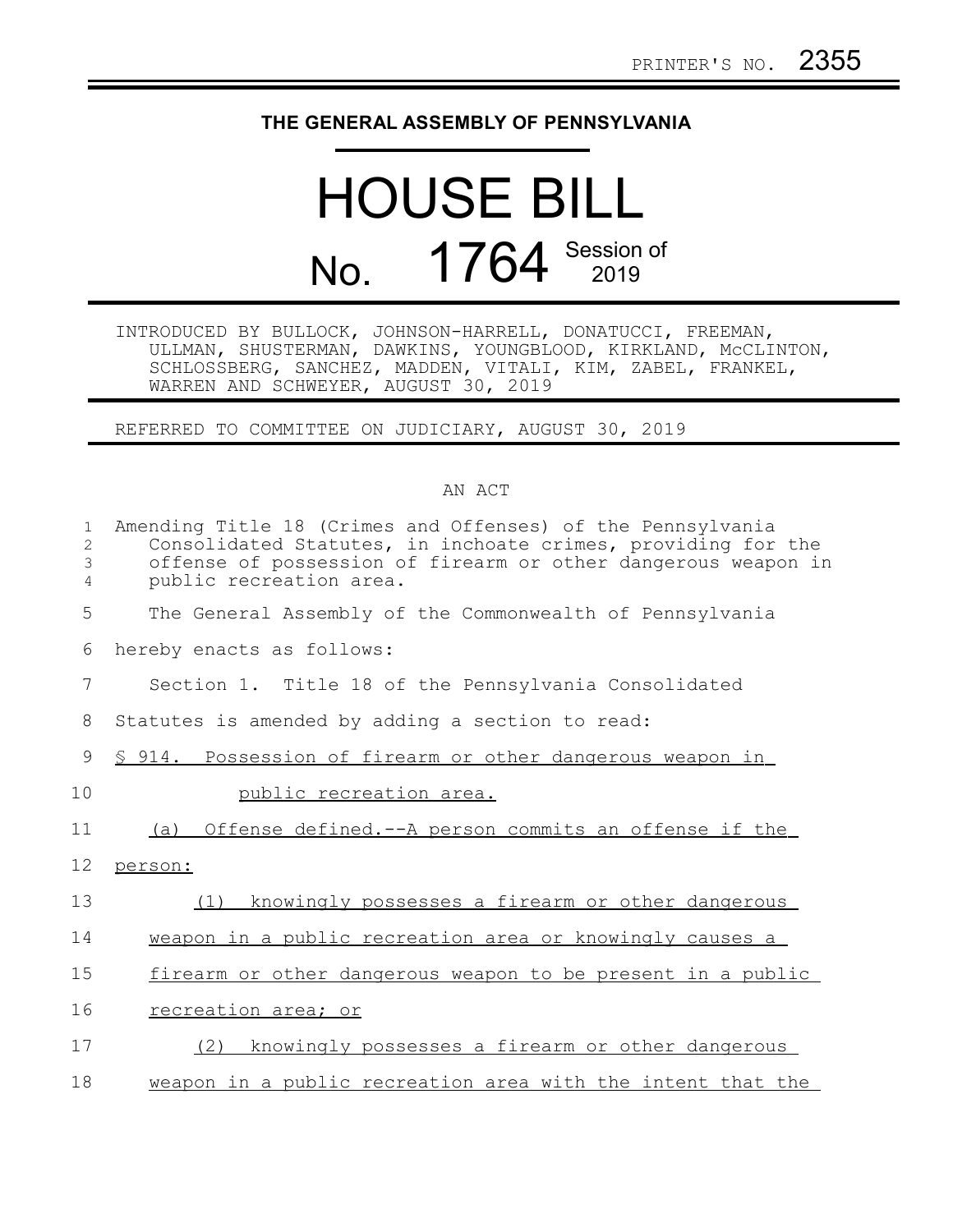| 1  | firearm or other dangerous weapon be used in the commission     |
|----|-----------------------------------------------------------------|
| 2  | of a crime or knowingly causes a firearm or other dangerous     |
| 3  | weapon to be present in a public recreation area with the       |
| 4  | intent that the firearm or other dangerous weapon be used in    |
| 5  | the commission of a crime.                                      |
| 6  | $(b)$ Grading.--                                                |
| 7  | An offense under subsection (a) (1) is a misdemeanor<br>(1)     |
| 8  | of the third degree.                                            |
| 9  | An offense under subsection (a) (2) is a misdemeanor<br>(2)     |
| 10 | of the first degree.                                            |
| 11 | (c) Exceptions.--Subsection (a) shall not apply to:             |
| 12 | The lawful performance of official duties by an<br>(1)          |
| 13 | officer, agent or employee of the United States, the            |
| 14 | Commonwealth or a political subdivision who is authorized by    |
| 15 | law to engage in or supervise the prevention, detection,        |
| 16 | investigation or prosecution of a violation of law.             |
| 17 | (2)<br>The carrying of rifles and shotquns by instructors       |
| 18 | and participants in a course of instruction provided by the     |
| 19 | Pennsylvania Game Commission under 34 Pa.C.S. § 2704            |
| 20 | (relating to eligibility for license).                          |
| 21 | (3) Associations of veteran soldiers and auxiliaries or         |
| 22 | members of the armed forces of the United States or the         |
| 23 | Commonwealth, including reserve components, when engaged in     |
| 24 | the performance of ceremonial duties with county approval.      |
| 25 | (d) Private recreation area.--Nothing in this section shall     |
| 26 | be construed to restrict the rights of the owners of a private  |
| 27 | recreation area to implement policies relating to dangerous     |
| 28 | weapons on a private recreation area.                           |
| 29 | (e) Definitions.--As used in this section, the following        |
| 30 | words and phrases shall have the meanings given to them in this |
|    |                                                                 |

20190HB1764PN2355 - 2 -